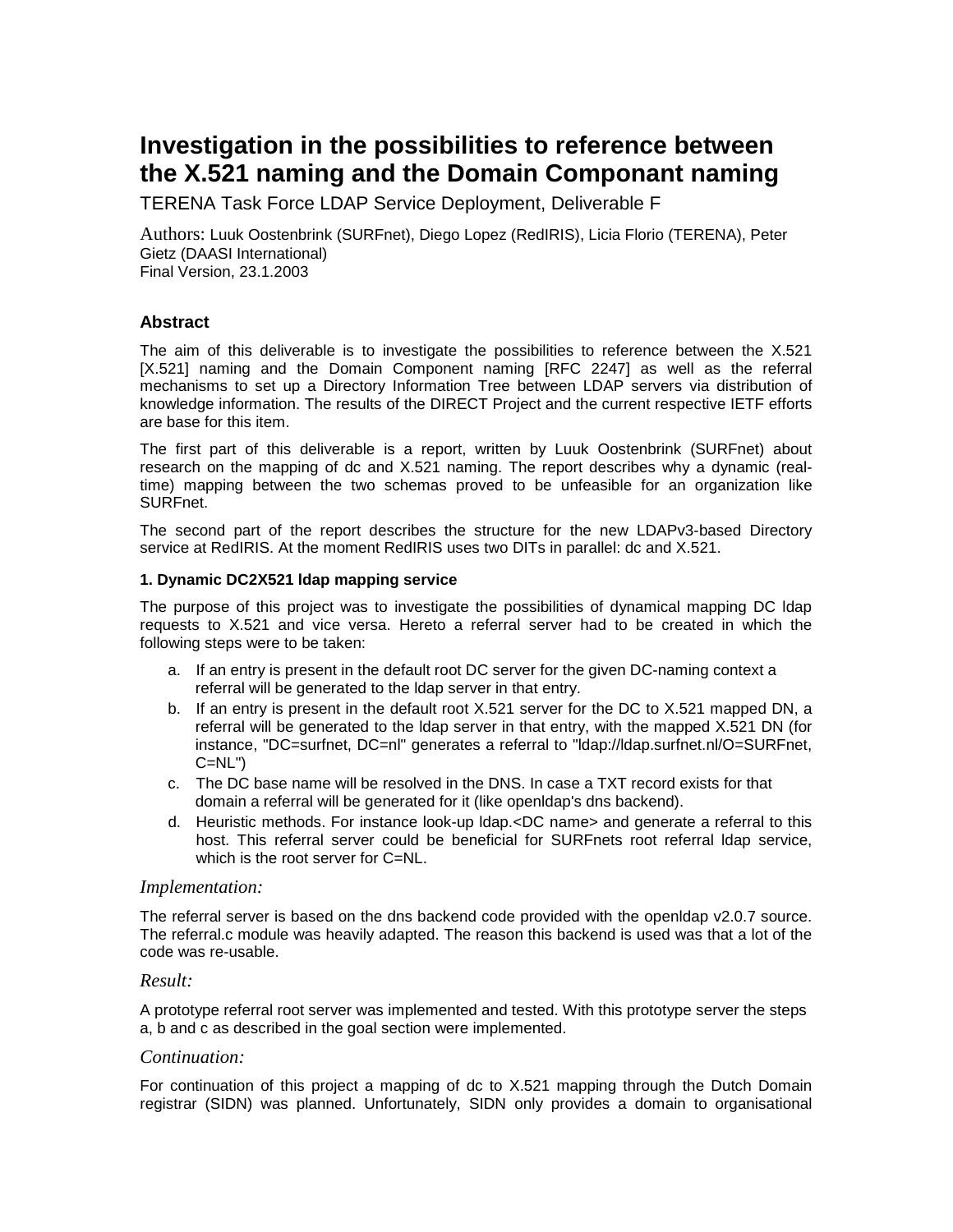name look-up and not vice versa. Furthermore a static DC-X.521 mapping service method was provided by red IRIS. This mapping method seems very usable for the Dutch root referral service.

Therefore the decision was made not to continue this project.

## **2. Structure for the new LDAPv3-based Directory service at RedIRIS**

In the RedIRIS community both types of naming are being used. To integrate all LDAP services a new structure was developed that solves the mapping problem.

This new structure is based on three elements:

- 1. LDAP servers at the institutions affiliated to RedIRIS.
- 2. LDAP-ES: A LDAPv3 server acting as the national root for the Spanish Academic Network.
- 3. LDAP-SEARCH: A LDAP server optimised for searches.

The LDAP-ES server manages both the 'dc=es' and the 'c=es' naming contexts.

The entries under 'dc=es' are LDAPv3 references to other LDAP servers at the affiliated institutions. DNs for these entries are based on 'dc' attributes, using the domain name of the corresponding organisation.

If an organisation only manages an X.521-based namimg context under 'c=es', two references are created, pointing to the same destination server.

One is based on 'dc' attributes (using the domain name of the organisation), under 'dc=es'. The second one is under 'c=es' and uses the X.521-based name. Therefore, all organisations included in the Academic Directory are accessible using the 'dc=es' naming context through their domain names.

The following diagram shows the architecture in which the mapping is being used: